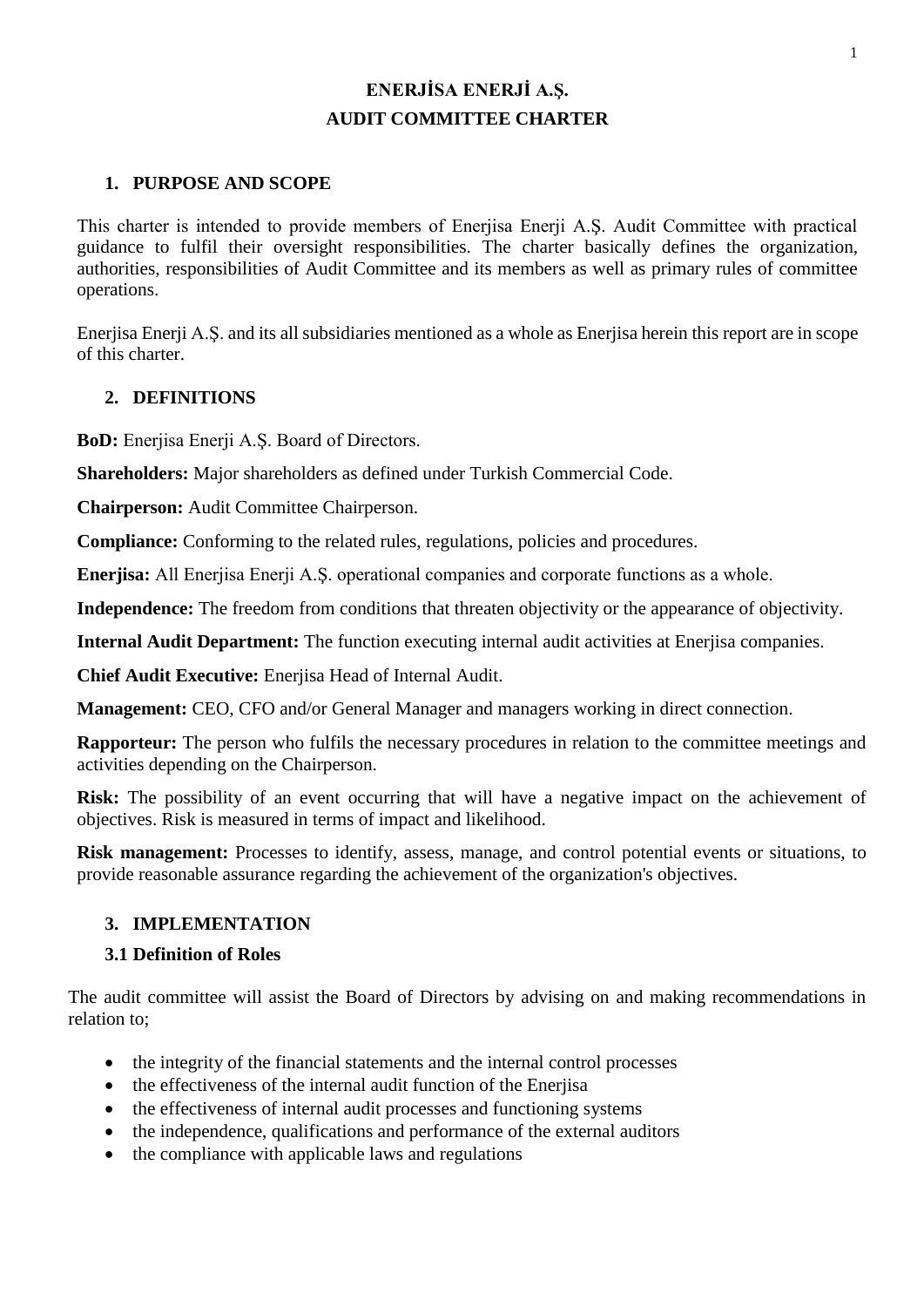### **3.2 Authorization**

Audit committee is authorized to;

- Oversight the internal control system, accounting processes, reporting systems of Enerjisa
- Coordinate the internal audit activities across Enerjisa and ensure the quality of these activities
- Ensure that internal audit department performs its activities independently, effectively and with adequate proficiency and adequate human resource
- Take decision to buy service from consultancy firms, external auditors, or other experts in order to ensure that committee carries out its responsibilities
- Perform or give authorization to perform any examination/investigation in its responsibility frame.
- Have access to any information and document of the Enerjisa
- Review the performance of internal audit department and assign/discharge the chief audit executive
- Put the responsibilities defined in this charter into practice

### **3.3 Responsibilities**

Audit Committee is responsible for conducting the duties below within the definition of its purpose to assist to BoD in order to carry out oversight responsibilities:

### **Financial Data and Reporting**

- Review the veridicality, accuracy and integrity of annual and interim public financial statements, accounting principles of Enerjisa and compliance with Applicable Law and notifying the Board of Directors together with the opinions of the responsible executives and independent auditors of Enerjisa in writing in order to obtain BoD's approval of financial statements.
- Examine significant accounting issues and disagreements, including significant changes regarding the application of accounting and reporting regulations.
- Review the major changes to Enerjisa's accounting principles and practices based on advice of the management, independent auditors, chief audit executive or management
- Monitoring and ensuring effectiveness and soundness of financial reporting processes and systems of the Enerjisa Companies.

### **Internal Controls**

- Monitor and ensure effectiveness of internal control systems including information technology security and control.
- Understand the scope of internal and external auditor's reviews of internal control systems in relation to financial reporting and obtaining reports on significant findings and recommendations together with the management's view.

### **Internal Audit**

- Guarantee the objectivity of the internal audit team as the reporting body.
- Review the responsibilities, resources, functions and performance of the internal audit department and chief audit executive of Enerjisa.
- Propose the appointment and when and if appropriate the replacement of the Enerjisa's chief audit executive who will report to the Audit Committee.
- Review and approve internal audit methodology, annual internal audit plan, any changes required in the planned scope of the audit plan and organizational structure of the internal audit function.
- Review any difficulties encountered in the course of the internal audit work, including any restrictions on the scope of the work of the internal auditor or access to required information.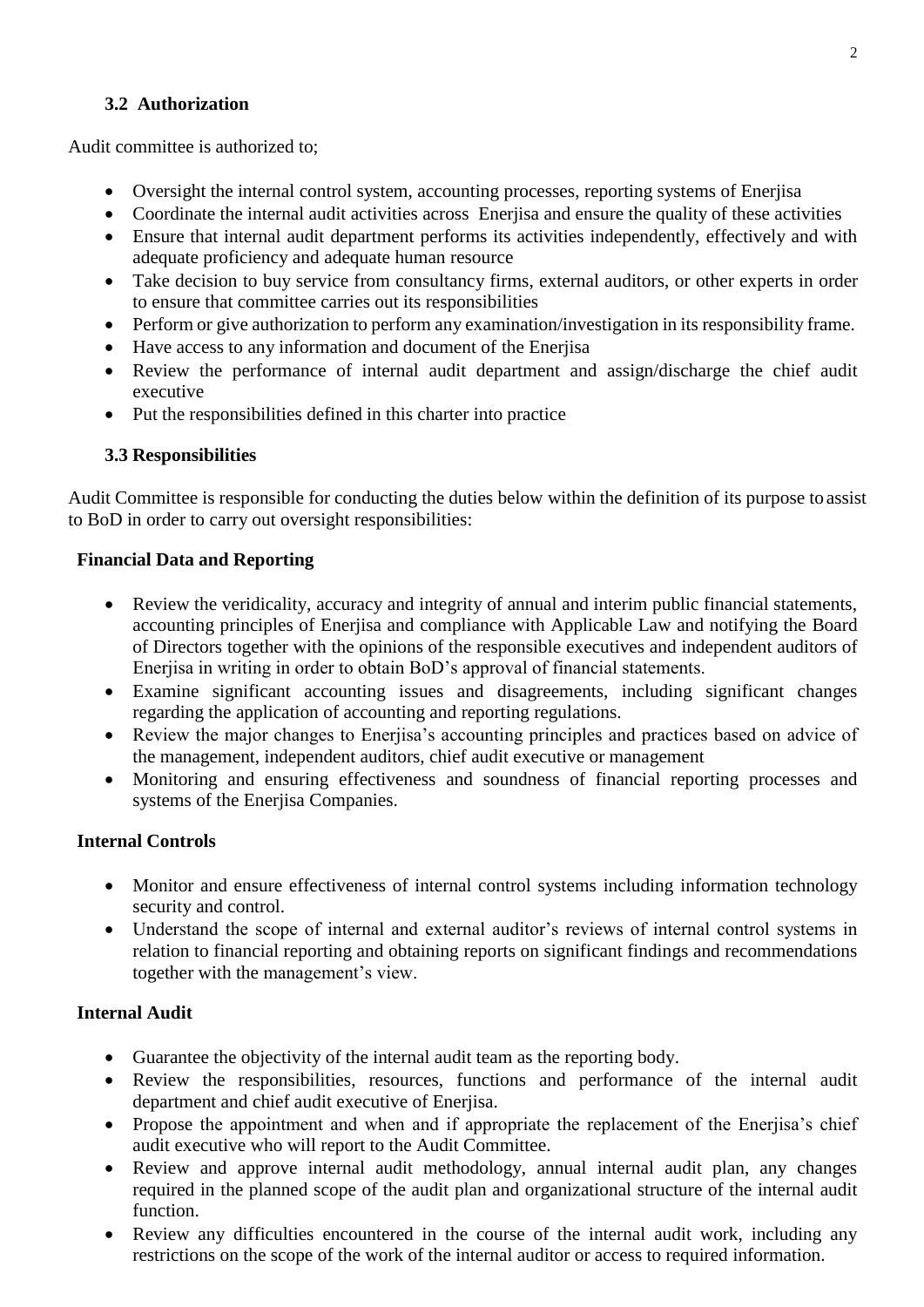- Review reports of the internal audit department of Enerjisa and their respective summaries prepared for the Board.
- Review significant findings and recommendations of the internal audit department together with management's responses.
- Review Enerjisa's internal audit procedures against international standards/benchmarks.

### **External Audit**

- Oversee all efforts regarding the selection, engagement, evaluation, appraisal, compensation, termination and replacement of the independent audit company. Recommend selected independent audit company to the Board of Directors for their approval.
- Evaluate and present to the Board of Directors recommendations regarding areas to be audited by the authorized independent audit company.
- Monitor auditor independency, the rotation of audit partners and potential conflicts of interests arising from the control systems of the auditor and permitted non-audit services.
- Review the reports, findings and all related matters that the independent audit company believes should be discussed. Share relevant opininon and information with the BoD.
- Contribute to solve significant disaggrements between Enerjisa's senior management and independent audit company.

### **Compliance**

- Review policies and procedures for receipt and handling of complaints, concerns and risks regarding accounting internal controls and auditing matters.
- Review company policies and procedures regarding investigations about compliance, code of ethics, conflict of interest, mismanagement and fraud.
- Obtain regular updates from legal counsel regarding compliance and legal matters, which may have a significant impact on Enerjisa.
- Oversee risk policies and processes relating to financial statements, reporting processes, compliance and auditing and guidelines, policies and processes for monitoring risks.
- Follow whether there are any conflict of interest for the Management, Board of Directors and shareholders with respect to relevant subjects including fraud in related party transactions and misappropriation of company's assets.

### **3.4 Organization**

The Audit Committee comprises 2 independent non-executive members of Enerjisa Board of Directors. Members shall choose one member among them as the chairperson. Head of Internal Audit of EnerjiSA is a regular invitee of all meetings. Meeting arrangement and agenda shall be provided by the chairperson or Head of Audit. Head of Internal Audit shall perform the role of Committee Rapporteur.

The roles and responsibilities, working principles and members of the Audit Committee are determined by BoD and announced in Public Disclosure Platform (KAP).

Board Members and/or the Audit Committee are entitled to propose audits to be added to the Annual Audit Plan (AAP) either during annual planning process (regular audits) or on an ad-hoc basis (extraordinary audits) at any time. Such audits will be added to the AAPs following the approval by the Board of Directors. Audits in the approved AAP may either be performed by the Internal Audit of the company or be outsourced to third parties including Majority Shareholders as deemed necessary by the Board of Directors seeking expertise or specific know-how relating to the subject of audit.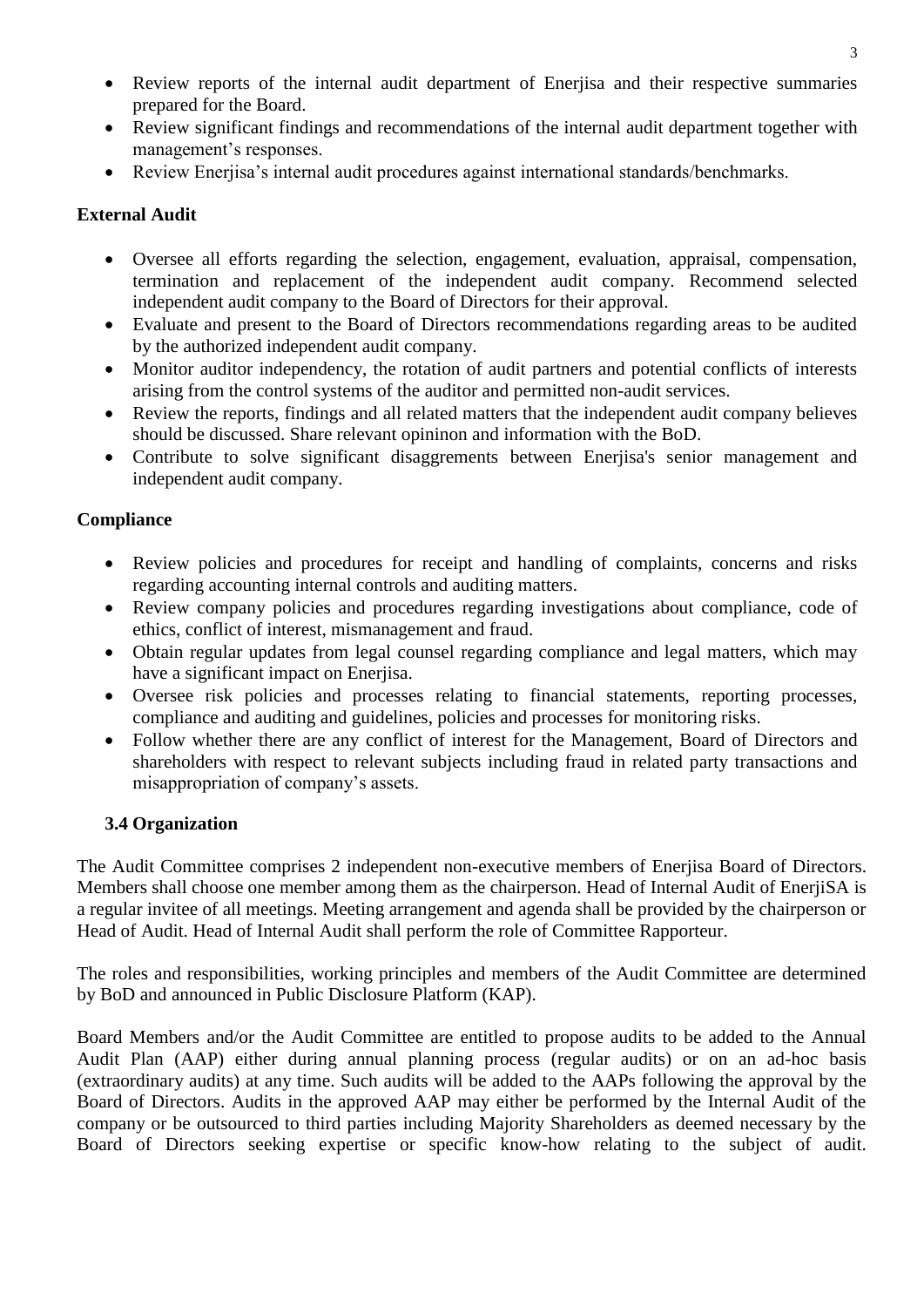In such cases, the Audit Committee ensures that any insider information is kept with the highest confidentiality by having all necessary contractual, administrative and technical measures implemented. Third party auditor representatives may be invited to the Audit Committee meetings to contribute in the context mentioned above for expertise sharing and/or consulting purposes.

CFO and/or a Director responsible for financial reporting will also be invited to the relevant part of the meetings to present quarterly and year-end financial statements. External auditors will also join the meetings semi-annually to present their limited review and full scope audit results as well as ad- hoc meetings, if needed.

### **3.4.1.Role and power of Chairperson**

Chairperson shall chair the Committee, determine and manage the agenda of the meeting, enable the information flow and coordination between BoD and Committee, take the necessary measures to fulfil effectively the roles and responsibilities of the Committee.

#### **3.4.2.Role of Rapporteur**

He/she shall fulfil the directions of the Chairperson and present the meeting agenda and relevant documents to Committee members before the meeting.

He/she shall take the necessary measures for the administrative organization in relation to the meetings. He/she shall ensure the participation of the persons required by the Chairperson. He/she shall record the meeting minutes and decisions, and ensure their distribution. He shall ensure the recording of decisions in the Committee Decision Book with their sequence number.

BoD Secretariat shall be responsible for the delivery of decisions and meeting minutes to BoD members and the storage of Committee Decision Book.

### **3.5 Meetings, Resolutions, Reports**

- The meetings of the Committe are organized at least four times once every three months per year. BoD Chairman or Audit Committee Chairperson may call Committee to an extraordinary meeting. The audit committee records the meeting minutes and submit their resolutions to the Board of Directors.
- For the financial statements and notes to the financial statements that are subject to audit, BoD resolution dated the report release date to KAP is required. For the financial statements and notes to the financial statements that are not subject to audit, BoD resolution dated at most one day before the report release date to KAP is required. And before these BoD resolutions, the Audit Committee shall ensure the investigation of the compliance of the accuracy of the Company financial statements and the accounting principles followed by the Company with applicable regulations. It shall evaluate the prepared reports; it shall present its evaluation results by taking the opinions of the internal auditors and the independent auditors to BoD with warnings and recommendations if necessary.The quorum for meetings require the attendance of all Audit Committee members and the decision quorum consists of the affirmative votes of all members.
- The Audit Committee Chairperson is responsible for setting up meetings and for calling those meetings.
- An appointed member of the Audit Committee or an appointed employee of Enerjisa Internal Audit is assigned to record the minutes of each meeting and to circulate those minutes to the Audit Committee participants.